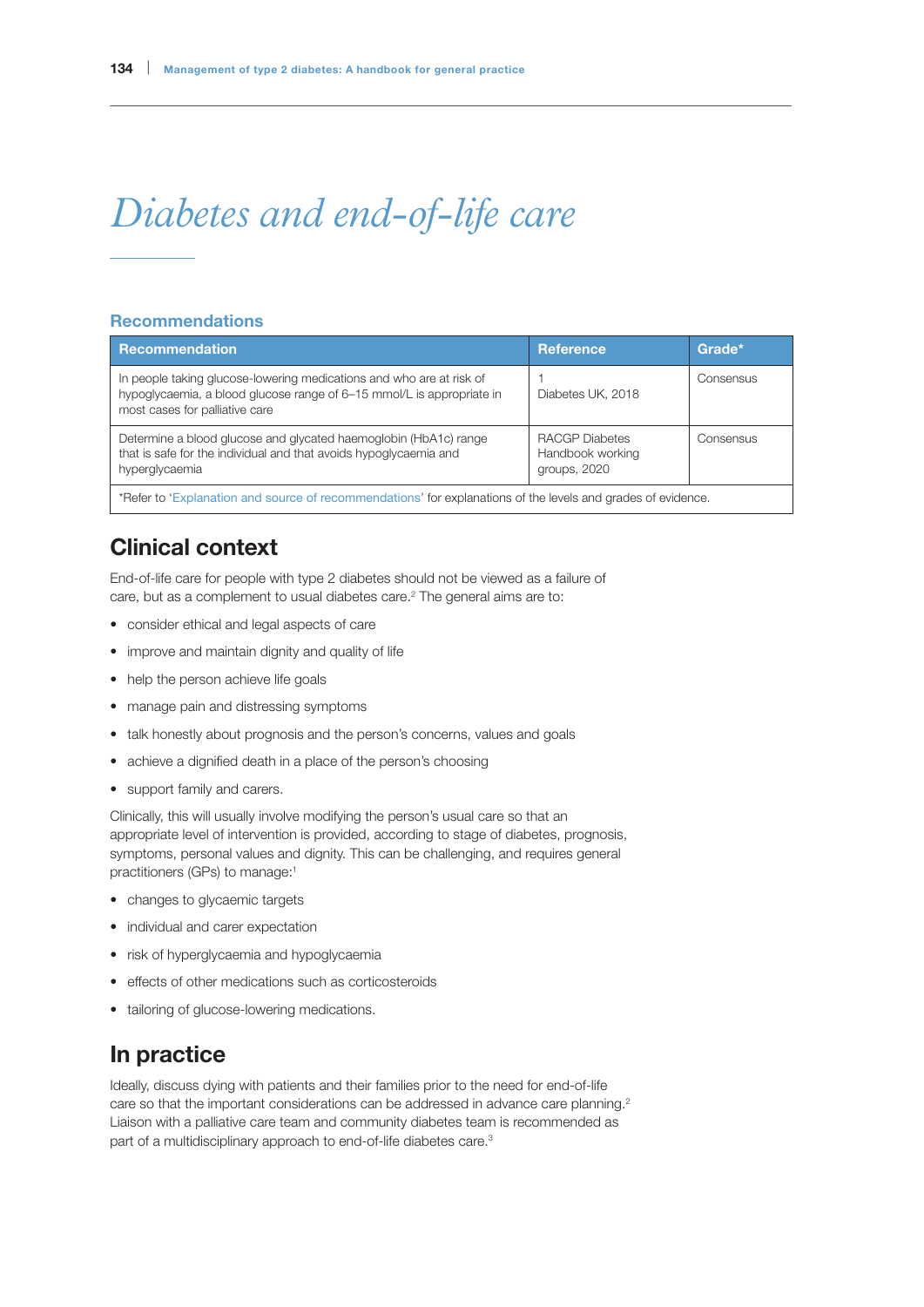#### Managing glycaemia

Although there is little evidence about optimal blood glucose range, it is generally agreed that a range of 6–15 mmol/L is appropriate for most palliative care patients to optimise patient wellbeing and cognitive function.4,5

Multiple factors can affect glycaemic control in terminally ill people (Box 1). Glucose-lowering therapy should be tailored to minimise the risks of hypoglycaemia and hyperglycaemic states and symptoms.

Hyperglycaemia can worsen pain, confusion, thirst, cognition, confusion and incontinence. Blood glucose levels >15 mmol/L may cause polyuria and increase risks of infection. Diabetic ketoacidosis can mimic terminal illness. If not recognised and treated, it can severely impair quality and even duration of life.

Hypoglycaemia can also cause discomfort, confusion and impaired cognitive function.

#### Box 1. Factors affecting glycaemic control in people with type 2 diabetes at end of life

- Stress response to severe or sustained illness
- Poor appetite/smaller meals
- Poor nutrition
- Organ failure
- Cachexia
- Malignancy
- Dehydration
- Chemotherapy
- Difficulty taking medications (eg use of steroids, difficulty swallowing, nausea, stress)
- Frequent infections
- Weight loss

### Diabetes medications at end of life

Insulin alone is a simpler option for patients and their carers than combinations of tablets and insulin. Consider switching patients from combinations to insulin alone, once or twice daily. Patients on insulin with poor intake will need lower doses.

The key considerations for decision making regarding glucose-lowering medication are risk minimisation and quality of life. The following classes of medications should be avoided in certain cases:1

- long-acting sulfonylurea preparations (eg glibenclamide, glimepiride), if small meals are being taken
- sodium glucose co-transporter 2 (SGLT2) inhibitors, if dietary intake is reduced; reduced intake can increase ketone production and may increase the risk of ketoacidosis, which can be euglycaemic
- glucagon-like peptide-1 receptor agonists (GLP-1 RAs), if patients have reduced or poor appetites.

Renal function may also decline, and several non-insulin glucose-lowering medications should be discontinued in response to this.

The Diabetes UK guideline *[End of life diabetes care: Clinical care recommendations](https://www.diabetes.org.uk/professionals/position-statements-reports/diagnosis-ongoing-management-monitoring/end-of-life-care)* provides recommendations for tailoring medication at different stages of end-of-life care. An algorithm for managing diabetes in the last days of life is also provided.

Consider referral to specialist care for assistance with complex treatment such as managing frequent hypoglycaemia, use of insulin or managing the effects of steroids on glycaemia.